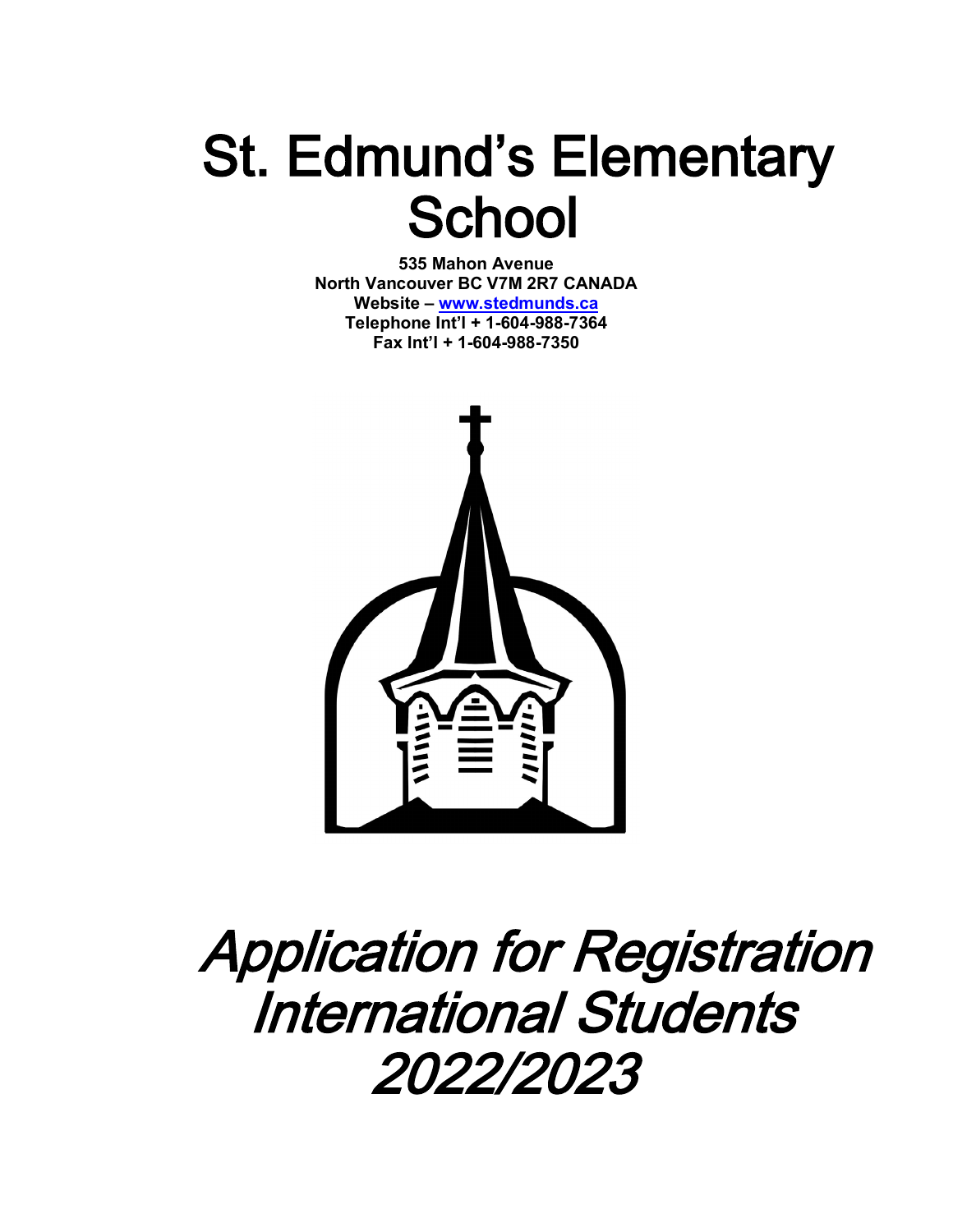### **Welcome to St. Edmund's Elementary School**

St. Edmund's School is the oldest Catholic School on the North Shore, having opened in 1911. At St. Edmund's Elementary, we want to ensure that your child's school experience is a happy one. We will be diligent in creating a Christ-centred environment that stimulates personal development, stresses academic achievement, and offers students a well-rounded extracurricular program.

Our school provides instruction in the following areas: Language Arts, Mathematics, Science, Social Studies, French, Technology, Library Skills, Physical Education, and Religion. The government-mandated Heath and Personal Planning Course is integrated into our religion program, so those outcomes are taught from a Catholic perspective. Our Fine Arts program includes Music, Art, and (at the intermediate level) Drama.

A well-rounded extra-curricular program is a crucial element in a balanced education. At St. Edmund's, the extra-curricular program focuses on Fine Arts and Athletics. In the area of Fine Arts, students have the opportunity to join the school choir, speech arts, or the after school art club. The school choir is curricular for Grades 1 and 2, and extra-curricular for grades 3 to 7.

As a Catholic school, St. Edmund's Elementary shares in the mission of the Catholic Church to proclaim and build the Kingdom of God. As a faith community, we are committed to excellence in Catholicity and in all areas that promote the development of the whole child to his or her full potential. Our focus is to develop Christian leaders, responsible citizens, and life-long learners.

Our school is located in North Vancouver, in Lower Lonsdale and close to the water. It is a small, intimate, multicultural community where everyone knows everyone. At St Edmund's we are fortunate to have students from many varied backgrounds. We appreciate the contribution international students can bring to our school. Thank you for considering St. Edmund's Elementary School for your child's education.

> Diana Silva Principal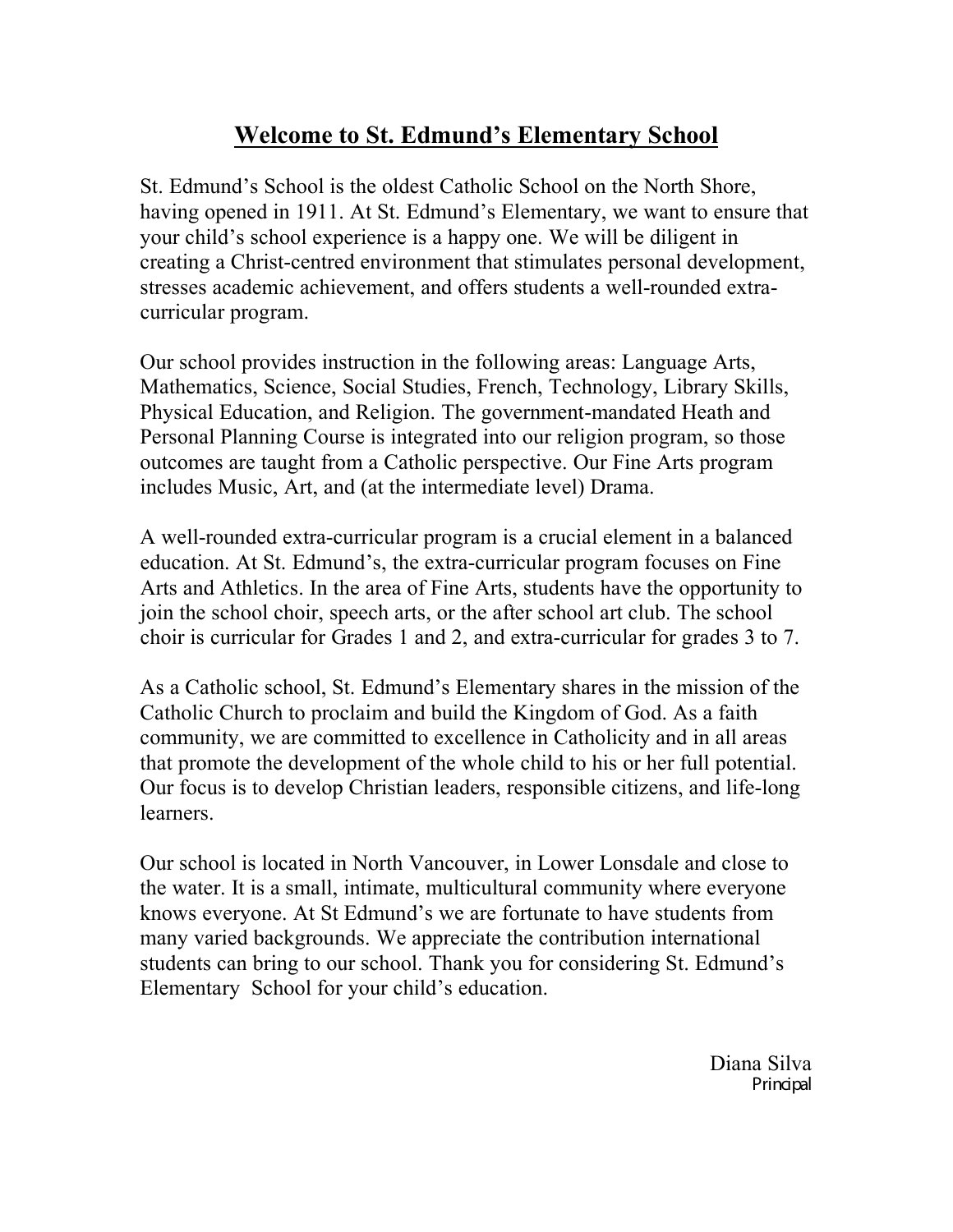

**St. Edmund's ELEMENTARY SCHOOL** 535 Mahon Ave, North Vancouver, British Columbia V7M 2R7 Tel (604) 988-7364 • Fax: (604) 988-7350

#### **Application for International Students**

#### *International Students may apply as a:*

1. Full time, long term International Student for a **full school year.** 

St. Edmund's School offers a fully accredited Kindergarten to Grade 7 curriculum as defined by the Ministry of Education of the Province of British Columbia and the Catholic Independent Schools of the Vancouver Archdiocese.

To apply for admission to St. Edmund's International Students must submit the following:

- 1. Application form completed and signed by parent **Please note: Submitting this form does not indicate acceptance at St. Edmund's.**
- 2. Signed statement of commitment
- 3. Entrance Fee \$120 (non-refundable)
- 4. Report Card / Transcript of last grade attended translated into English
- 5. Birth Certificate
- 6. Current passport
- 7. Affidavit for Canadian Guardianship / Custodianship papers
- 8. Proof of medical insurance
- 9. Student Visa / Study Permit if already residing in Canada (please read below)

*If your application is accepted, an acceptance letter will be sent to the applicant. The applicant should use this letter when applying for a Student Visa at the nearest Canadian Immigration Office (this process can take 6-8 weeks). A copy of the Student Visa must be sent to St. Edmund's School as soon as it is received.* 

Additional details are included in the package. Please contact us if you have any questions about our school. We look forward to providing your son or daughter with a quality and enjoyable education. Thank you for your interest in St. Edmund's Elementary.

> **Ms. Diana Silva - Principal St. Edmund's Elementary School 535 Mahon Avenue North Vancouver BC V7M 2R7 Phone: 604-988-7364 FAX: 604-988-7350**  Email: [office@stedmunds.ca](mailto:office@stedmunds.ca)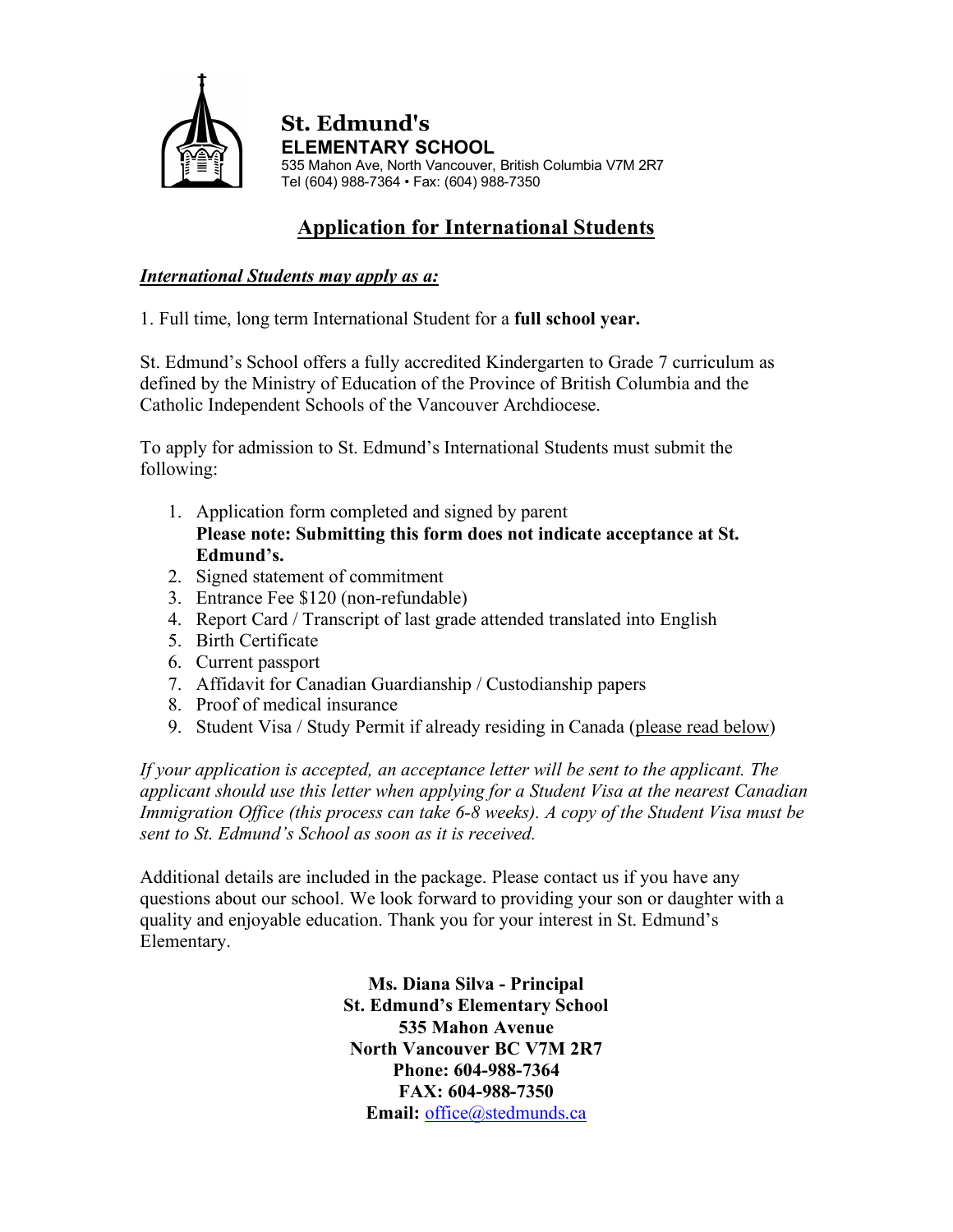#### **Details and Conditions for International Students**

#### **1. International Students**

International Students are accepted for a year of regular study. They will be enrolled in a class and participate in the regular instruction.

The Prerequisites are: a \$120 Application fee, proof of a current passport, a study permit, medical insurance, and custodianship papers. Please see the checklist in the first section for complete details.

#### **Conditions:**

While attending St. Edmund's School, International Students must be legally present in Canada. All students must have a valid Study Permit, as well as a parent or custodian who will make decisions regarding their well being while they attend St. Edmund's Elementary. While in Canada students must maintain private medical insurance provided through an agency approved by the school. It is the responsibility of the sponsoring agency or parents to ensure these conditions are met.

Tuition fees are based orth the sear 2022 2 and are subject to change.



#### **St. Edmund's ELEMENTARY SCHOOL**

535 Mahon Ave, North Vancouver, British Columbia V7M 2R7 Tel (604) 988-7364 • Fax: (604) 988-7350

#### **INTERNATIONAL STUDENT FEES (2022–2023)**

| <b>Fee Category</b>                    | <b>Due Date</b>                      | Amount (all funds in<br><b>Canadian dollars)</b>                                                         |
|----------------------------------------|--------------------------------------|----------------------------------------------------------------------------------------------------------|
| 1. Application Fee<br>(non-refundable) | Payable upon<br>acceptance           | \$120 per annum                                                                                          |
| 2. Tuition Fees                        | Payable by September<br>$1st$ , 2022 | \$1,500 per month                                                                                        |
| 3. Activity fee<br>(non-refundable)    | Payable upon<br>acceptance.          | Kinder – Grade $3$<br>\$135 per child per<br>annum.<br>Grade 4 – Grade 7<br>\$150 per child per<br>annum |

#### **Please note:**

- **The fees represented above do not include the cost of required school uniforms,"gym strip" (physical education class uniforms) or activity fees.**
- **"Outdoor School", an exceptional activity for students that occurs in Grade 7, has a separate fee, \$450 - \$500.00 payable directly to the School. More**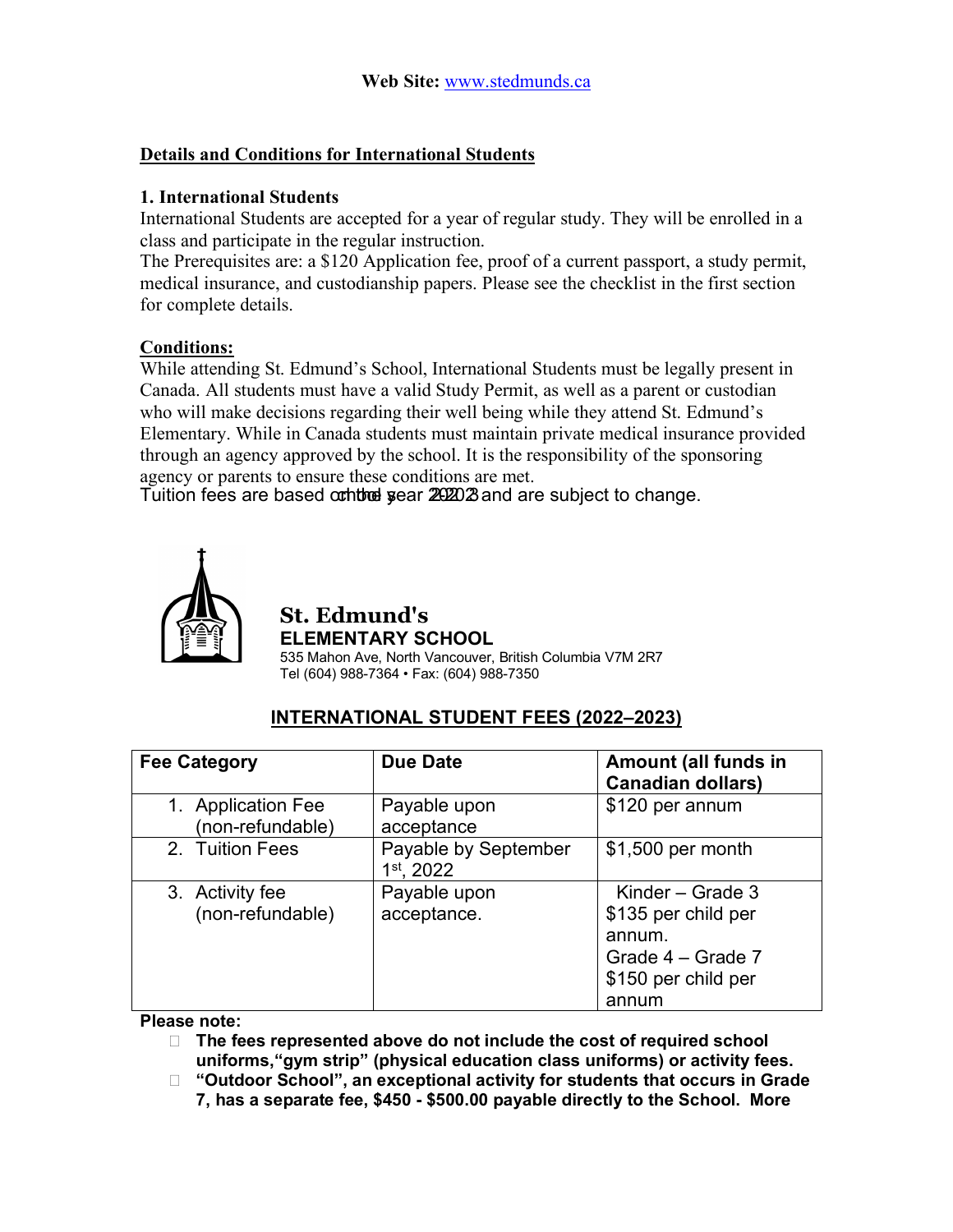**information is available about Outdoor School for parents at a later date. These and other fees/costs must be paid by the family directly in Canada.**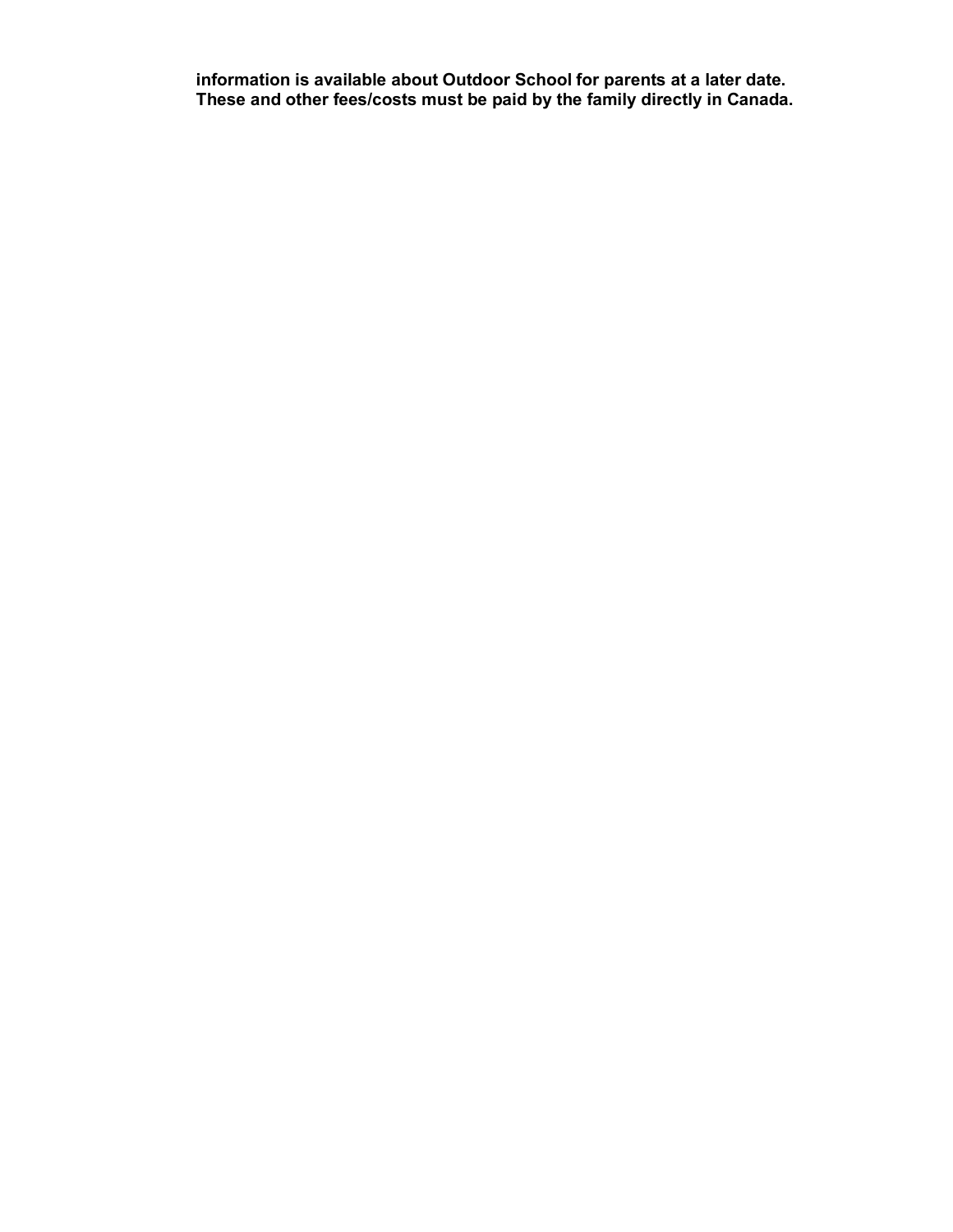## **Refund Policy:**

In the event a student does not come to Canada or decides to leave St. Edmund's School for personal reasons, a refund request must be made in writing. The following refund policies will apply to all students.

- 1. Full refund, less the \$120 application and activity fee, if the student is not approved for a study permit by Canadian Immigration. The student must include a letter of rejection from the High Commission.
- 2. No refund of any fees once the student receives a study permit with a St. Edmund's School Letter of Acceptance.
- 3. No refund of any fees if the student is found to be in violation of school rules.
- 4. A student who receives Landed Immigrant Status mid year (October – June) will still be subject to the international student fee structure for the remainder of the school year.

**We hereby agree to the Terms and Conditions as outlined in this document. We also agree to abide by the policies and guidelines of St. Edmund's School and to abide by the signed Statement of Commitment.** 

 $\mathcal{L}_\text{max}$  , and the contract of the contract of the contract of the contract of the contract of the contract of the contract of the contract of the contract of the contract of the contract of the contract of the contr Parent Signature Date



**St. Edmund's ELEMENTARY SCHOOL** 535 Mahon Ave, North Vancouver, British Columbia V7M 2R7 Tel (604) 988-7364 • Fax: (604) 988-7350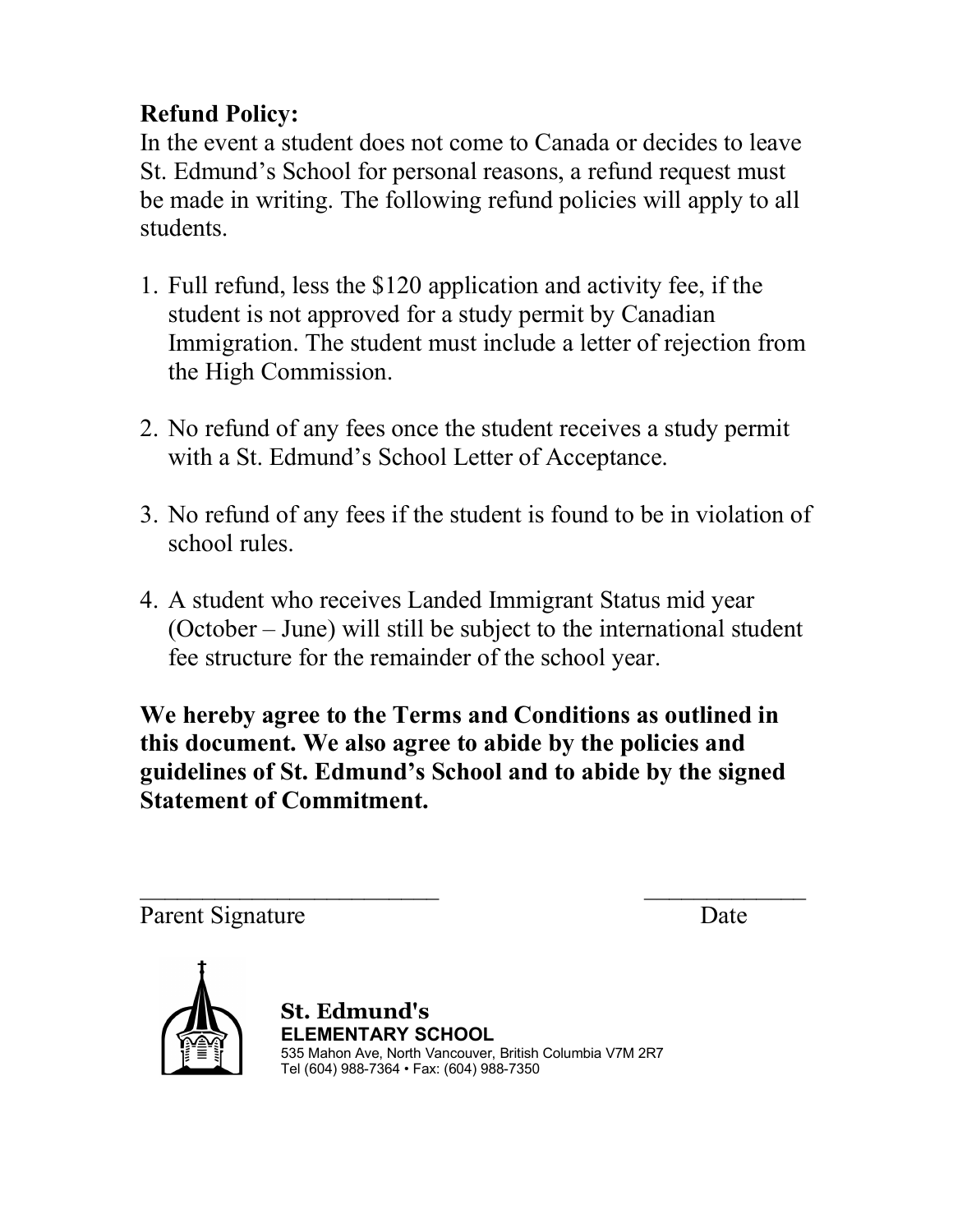| Application for:                   | 2022-2023                                                         |                         |                                                                                                                                                                                                                                     |                                   |                                                                                                                                                                                                                                      |  |  |
|------------------------------------|-------------------------------------------------------------------|-------------------------|-------------------------------------------------------------------------------------------------------------------------------------------------------------------------------------------------------------------------------------|-----------------------------------|--------------------------------------------------------------------------------------------------------------------------------------------------------------------------------------------------------------------------------------|--|--|
| <b>Student's Legal Family Name</b> |                                                                   |                         | Legal First Name                                                                                                                                                                                                                    | $\overline{Legal}$ Middle Name(s) |                                                                                                                                                                                                                                      |  |  |
| <b>Student's Usual Family Name</b> |                                                                   |                         | <b>Usual First Name</b>                                                                                                                                                                                                             |                                   | Usual Middle Name(s)                                                                                                                                                                                                                 |  |  |
|                                    |                                                                   |                         |                                                                                                                                                                                                                                     |                                   | Male Female                                                                                                                                                                                                                          |  |  |
|                                    | Birth date: <u>Vear</u>                                           | Month                   | Day                                                                                                                                                                                                                                 |                                   |                                                                                                                                                                                                                                      |  |  |
|                                    |                                                                   |                         |                                                                                                                                                                                                                                     |                                   | Parents' Name(s): $\overline{\phantom{a}}$                                                                                                                                                                                           |  |  |
|                                    |                                                                   |                         |                                                                                                                                                                                                                                     |                                   | Home Address: <u>example and the set of the set of the set of the set of the set of the set of the set of the set of the set of the set of the set of the set of the set of the set of the set of the set of the set of the set </u> |  |  |
|                                    | Phone Number:                                                     |                         |                                                                                                                                                                                                                                     |                                   |                                                                                                                                                                                                                                      |  |  |
| Country: $\qquad \qquad$           |                                                                   |                         |                                                                                                                                                                                                                                     |                                   |                                                                                                                                                                                                                                      |  |  |
| Visa Type:                         | $\Box$ Study Permit                                               |                         | $\Box$ Visitors                                                                                                                                                                                                                     |                                   |                                                                                                                                                                                                                                      |  |  |
|                                    |                                                                   | Student to enter Grade: |                                                                                                                                                                                                                                     |                                   |                                                                                                                                                                                                                                      |  |  |
|                                    | Current School:                                                   |                         |                                                                                                                                                                                                                                     |                                   |                                                                                                                                                                                                                                      |  |  |
|                                    |                                                                   |                         | (Name of School and address)                                                                                                                                                                                                        |                                   |                                                                                                                                                                                                                                      |  |  |
|                                    |                                                                   |                         |                                                                                                                                                                                                                                     |                                   |                                                                                                                                                                                                                                      |  |  |
|                                    |                                                                   |                         | Canadian Guardian's Name: Name: Name and Separate and Separate and Separate and Separate and Separate and Separate and Separate and Separate and Separate and Separate and Separate and Separate and Separate and Separate and      |                                   |                                                                                                                                                                                                                                      |  |  |
|                                    |                                                                   |                         | Address: <u>Address:</u> Address: Address: Address: Address: Address: Address: Address: Address: Address: Address: Address: Address: Address: Address: Address: Address: Address: Address: Address: Address: Address: Address: Addr |                                   |                                                                                                                                                                                                                                      |  |  |
|                                    |                                                                   |                         |                                                                                                                                                                                                                                     |                                   | Relationship to student:                                                                                                                                                                                                             |  |  |
|                                    | $\Box$ Signed affidavit for guardianship attached (if not parent) |                         |                                                                                                                                                                                                                                     |                                   |                                                                                                                                                                                                                                      |  |  |
|                                    |                                                                   |                         |                                                                                                                                                                                                                                     |                                   | In medical emergency contact Dr.                                                                                                                                                                                                     |  |  |
|                                    |                                                                   |                         |                                                                                                                                                                                                                                     |                                   |                                                                                                                                                                                                                                      |  |  |
|                                    | □ Proof of Medical Insurance attached                             |                         |                                                                                                                                                                                                                                     |                                   |                                                                                                                                                                                                                                      |  |  |
|                                    |                                                                   |                         | If your child is at risk from allergies or has a medical condition, please inform us below.                                                                                                                                         |                                   |                                                                                                                                                                                                                                      |  |  |
|                                    |                                                                   |                         |                                                                                                                                                                                                                                     |                                   |                                                                                                                                                                                                                                      |  |  |

**Catholic School, I agree to abide by its policies and regulations.** 

**\_\_\_\_\_\_\_\_\_\_\_\_\_\_\_\_\_\_\_\_\_\_\_\_\_\_\_\_\_\_\_\_ \_\_\_\_\_\_\_\_\_\_\_\_\_\_\_\_\_\_\_ Parent/Guardian Signature Date**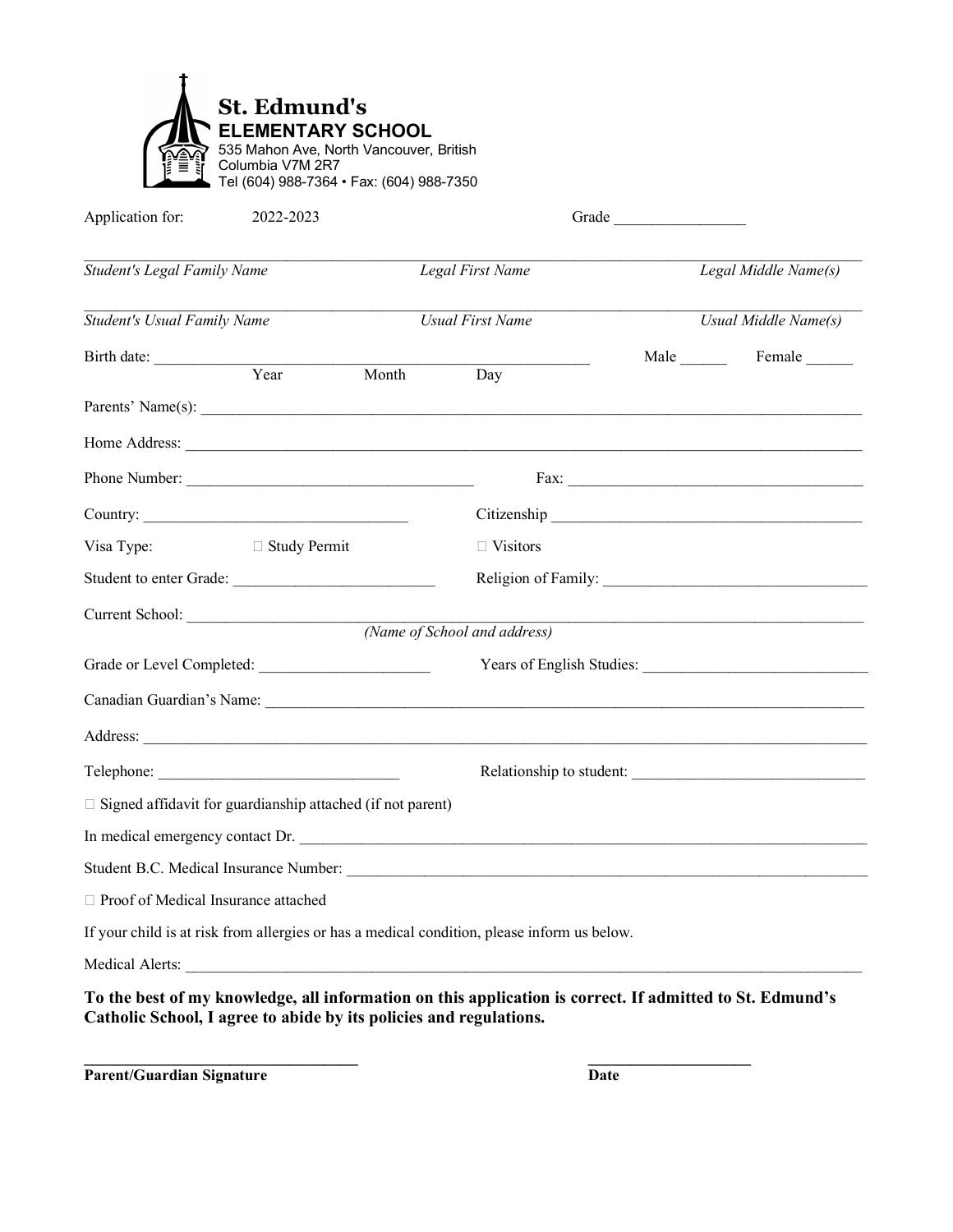

#### **St. Edmund's ELEMENTARY SCHOOL** 535 Mahon Ave, North Vancouver, British Columbia V7M

2R7 Tel (604) 988-7364 • Fax: (604) 988-7350

#### **PARENT / GUARDIAN STATEMENT OF COMMITMENT**

## *SCHOOL COPY*

**Family Name:** *\_\_\_\_\_\_\_\_\_\_\_\_\_\_\_\_\_\_\_\_\_\_\_\_\_\_\_\_\_\_\_\_\_\_\_\_\_\_\_\_\_\_\_\_\_*

#### **PHILOSOPHY**

"Motivated by a Christ-centred vision of humanity and human history, our school promotes the formation of the whole person. Such formation embraces not only intellectual, but also physical, emotional, moral and spiritual dimensions of human growth. Intellect, emotions, creative ability and cultural heritage have a place in the life of the school. Human knowledge and skills are recognized as precious in themselves, but find their deepest meaning in God's plan for creation." From **PHILOSOPHY OF EDUCATION FOR CATHOLIC SCHOOLS IN THE PROVINCE OF B.C.** by Catholic Bishops of B.C.

Partners (home, school, parish) in Catholic Education must work together to provide an environment where faith and learning go hand in hand leading young people to be the best they can be.

The following statements support the goals and philosophy of our Catholic school and need to be accepted and supported by all members of the community. **Read them carefully. They ask you to make a commitment to the values and ideals of our school community**. If you have any questions or concerns regarding this commitment form, please bring them to the Principal, Pastor or the Chairperson of the Parish Education Committee who will gladly discuss them with you.

By returning the signed statement with your completed application, you accept the responsibility of this commitment.

- a) Parents and guardians agree that they and their families will exhibit conduct consistent with Catholic denominational standards. The determination of whether any conduct contravenes these standards is the right of the Board of Directors of the Catholic Independent Schools of Vancouver Archdiocese
- b) All students are required to participate in our religious education curricular and co-curricular programs including liturgical celebrations, retreats, prayer, etc.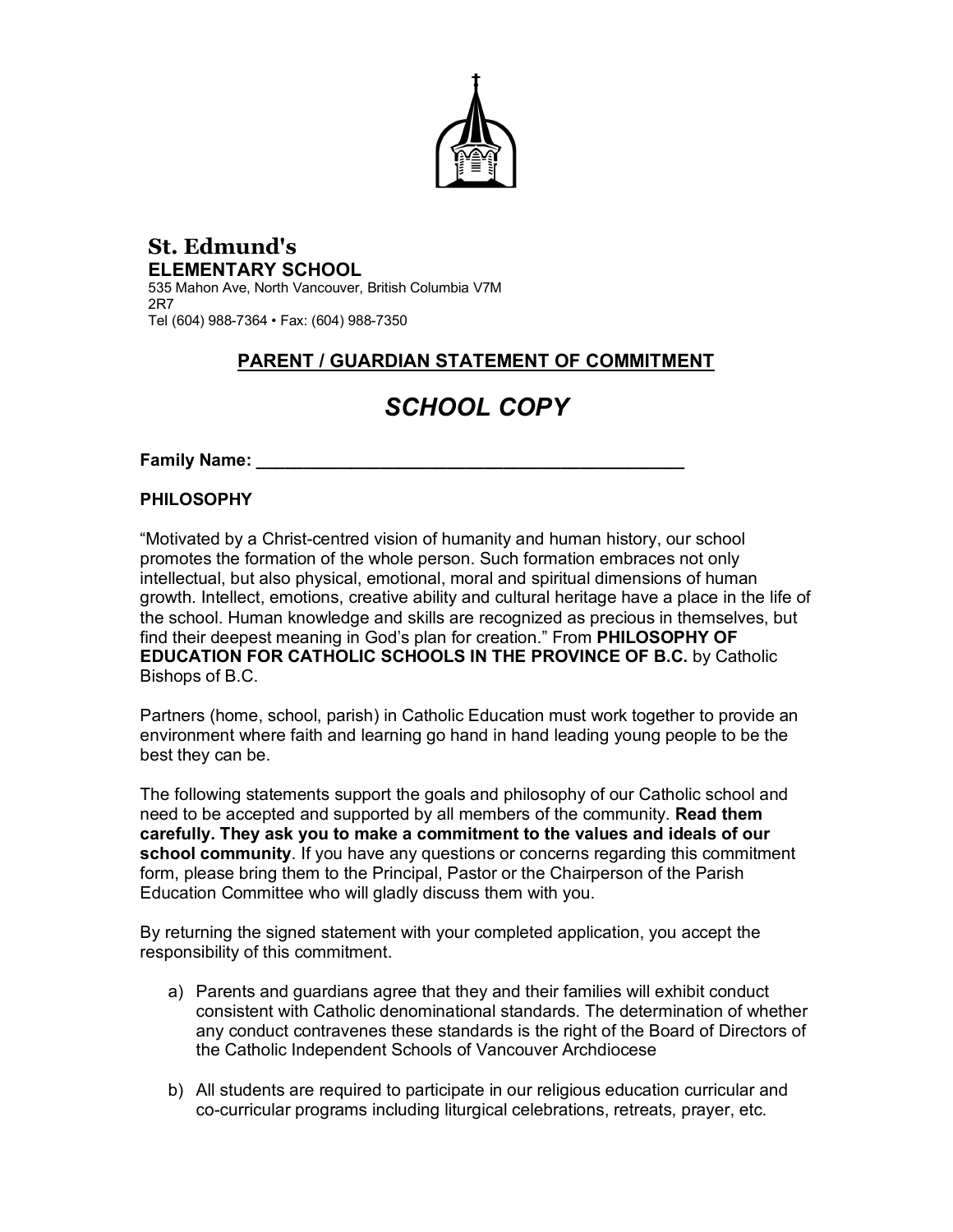- c) Parent/Guardians are expected to support the Religious Education Program and participate in it as required (i.e.: Grade 7 students will participate in Sunday Mass and write a journal as part of the Grade 7 Confirmation program). **All** students will participate in school Masses.
- d) Regular school attendance and full participation in all aspects of the academic program of the school are required of every student. Each student is expected to strive toward the development of his/her full academic potential.
- e) **Each family is expected to support and participate in the fund-raising activities of the parish/school. This means each family shares in the responsibility of educating our Catholic children**.
- f) Each student is expected to know and follow school policies on behaviour.
- g) Parents/Guardians are expected to know and support school policy and procedures.
- **h) Parents/Guardians are expected to attend the Meet The Teacher Night and the Annual General Meeting, which will focus on the philosophy and goals of our school. Attendance at both of these meetings is mandatory for at least one parent / guardian.**
- i) Parents/Guardians agree to accept the responsibility for the cost of tuition, supplies and other school activities.
- j) If any of these conditions are not met the school reserves the right to: refuse admission, or remove the student from the school.
- **k) Please sign both copies. Keep one and return the other with your application.**

*Please sign and return with your school registration.* 

**I have read and understand the above expectations and commitments and I hereby accept them as stated.**

**\_\_\_\_\_\_\_\_\_\_\_\_\_\_\_\_\_\_\_\_\_\_\_\_\_\_\_\_\_\_\_\_\_\_\_\_\_\_\_\_\_\_\_ \_\_\_\_\_\_\_\_\_\_\_\_\_\_\_\_\_\_\_\_\_\_\_\_\_\_\_ Parent/Guardian's Signature discussed by Date** 

**RETURN THIS COPY TO THE SCHOOL WITH YOUR REGISTRATION PACKAGE**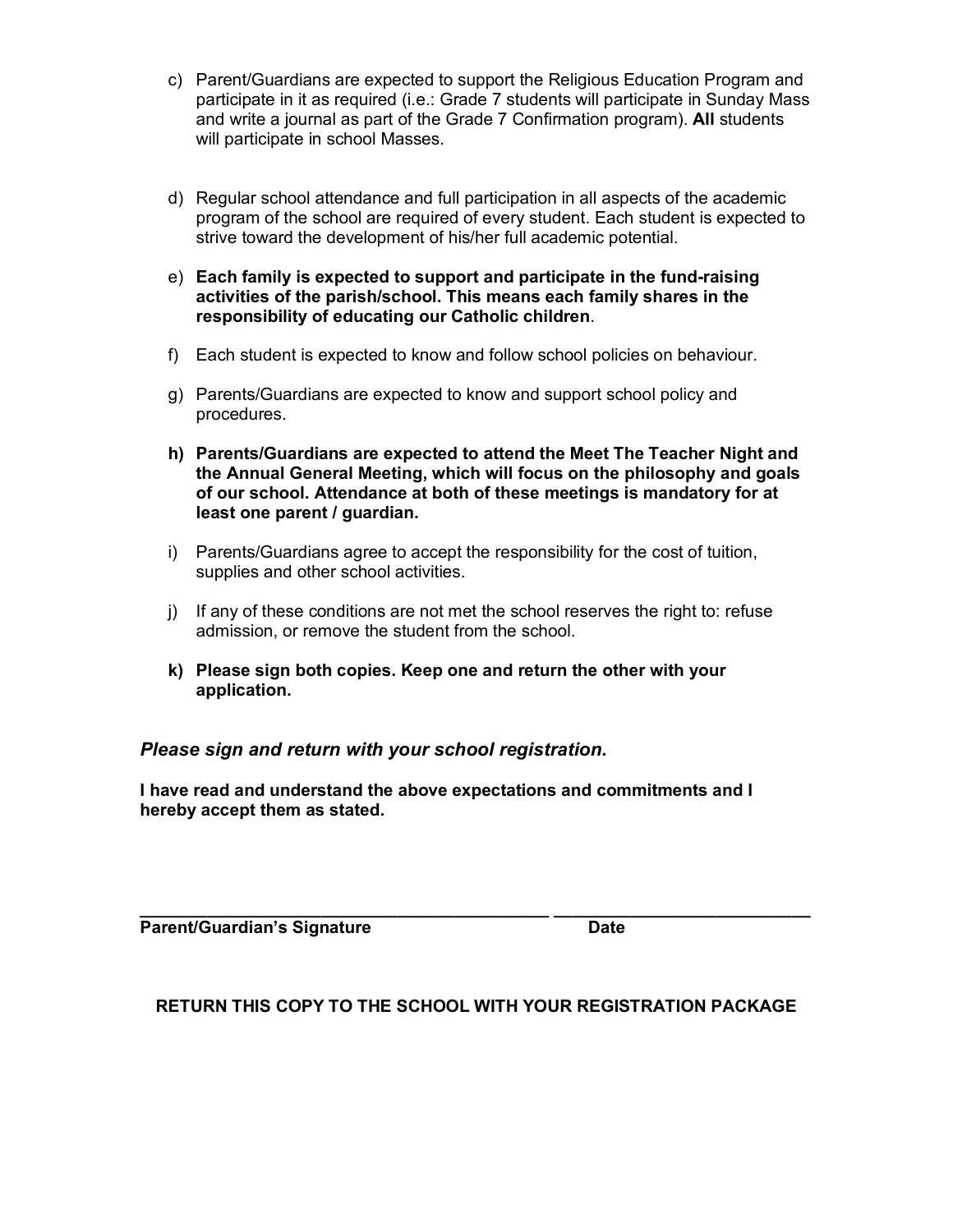

**St. Edmund's ELEMENTARY SCHOOL** 535 Mahon Ave, North Vancouver, British Columbia V7M 2R7 Tel (604) 988-7364 • Fax: (604) 988-7350

#### **PARENT / GUARDIAN STATEMENT OF COMMITMENT**

## *FAMILY COPY – please retain for your records*

**Family Name:** *\_\_\_\_\_\_\_\_\_\_\_\_\_\_\_\_\_\_\_\_\_\_\_\_\_\_\_\_\_\_\_\_\_\_\_\_\_\_\_\_\_\_\_\_\_*

#### **PHILOSOPHY**

"Motivated by a Christ-centred vision of humanity and human history, our school promotes the formation of the whole person. Such formation embraces not only intellectual, but also physical, emotional, moral and spiritual dimensions of human growth. Intellect, emotions, creative ability and cultural heritage have a place in the life of the school. Human knowledge and skills are recognized as precious in themselves, but find their deepest meaning in God's plan for creation." From **PHILOSOPHY OF EDUCATION FOR CATHOLIC SCHOOLS IN THE PROVINCE OF B.C.** by Catholic Bishops of B.C.

Partners (home, school, parish) in Catholic Education must work together to provide an environment where faith and learning go hand in hand leading young people to be the best they can be.

The following statements support the goals and philosophy of our Catholic school and need to be accepted and supported by all members of the community. **Read them carefully. They ask you to make a commitment to the values and ideals of our school community**. If you have any questions or concerns regarding this commitment form, please bring them to the Principal, Pastor or the Chairperson of the Parish Education Committee who will gladly discuss them with you.

By returning the signed statement with your completed application, you accept the responsibility of this commitment.

- **a)** Parents and guardians agree that they and their families will exhibit conduct consistent with Catholic denominational standards. The determination of whether any conduct contravenes these standards is the right of the Board of Directors of the Catholic Independent Schools of Vancouver Archdiocese
- **b)** All students are required to participate in our religious education curricular and co-curricular programs including liturgical celebrations, retreats, prayer, etc.
- **c)** Parent/Guardians are expected to support the Religious Education Program and participate in it as required (i.e.: Grade 7 students will participate in Sunday Mass and write a journal as part of the Grade 7 Confirmation program). **All** students will participate in school Masses.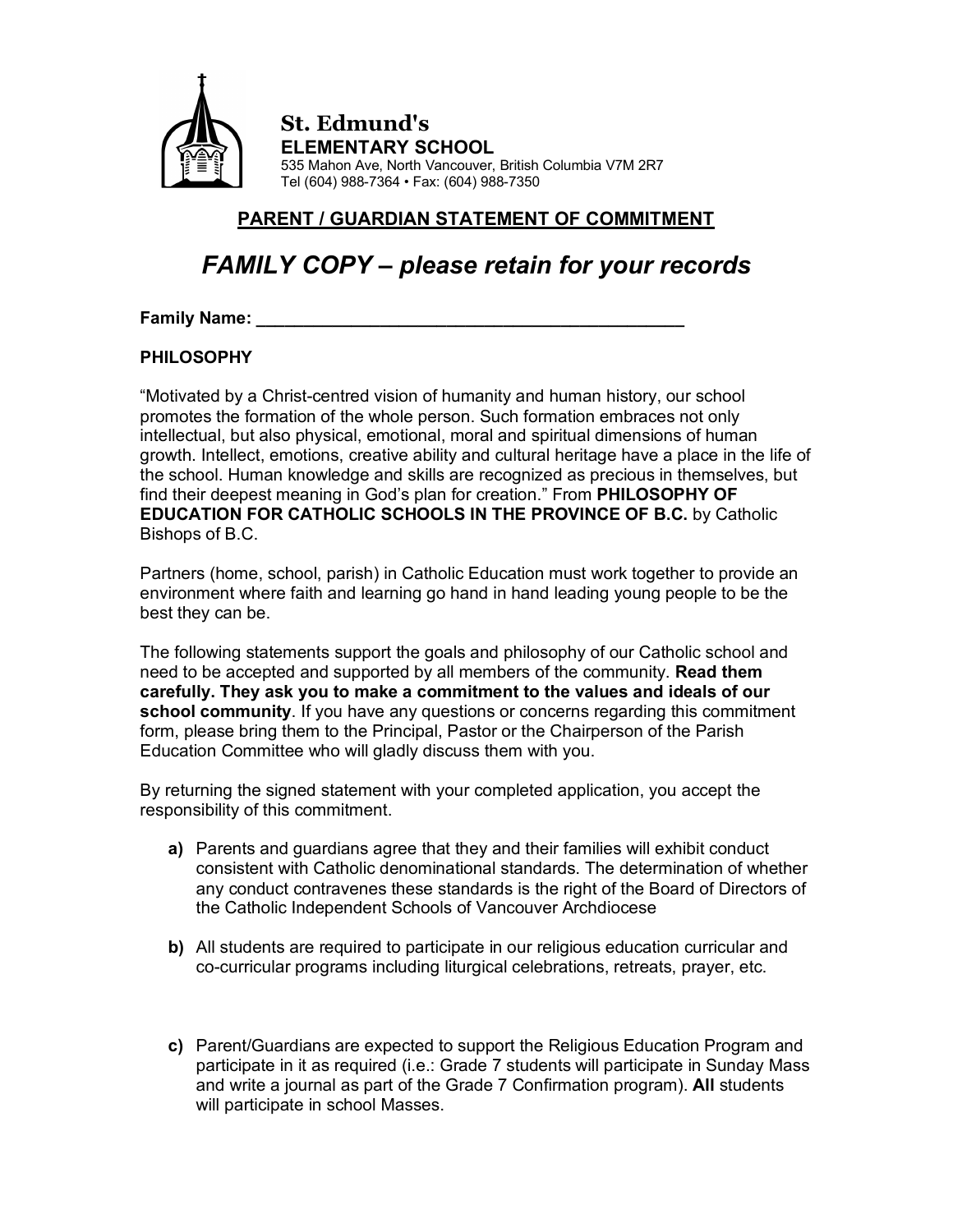- **d)** Regular school attendance and full participation in all aspects of the academic program of the school are required of every student. Each student is expected to strive toward the development of his/her full academic potential.
- **e) Each family is expected to support and participate in the fund-raising activities of the parish/school. This means each family shares in the responsibility of educating our Catholic children**.
- **f)** Each student is expected to know and follow school policies on behaviour.
- **g)** Parents/Guardians are expected to know and support school policy and procedures.
- **h) Parents/Guardians are expected to attend the Meet The Teacher Night and the Annual General Meeting, which will focus on the philosophy and goals of our school. Attendance at both these meetings is mandatory for at least one parent / guardian.**
- **i)** Parents/Guardians agree to accept the responsibility for the cost of tuition, supplies and other school activities.
- **j)** If any of these conditions are not met the school reserves the right to: refuse admission, or remove the student from the school.
- **k) Please sign both copies. Keep one and return the other with your application.**

#### *Please sign and return with your school registration.*

**I have read and understand the above expectations and commitments and I hereby accept them as stated.**

**Parent/Guardian's Signature discussed by Date** 

**RETAIN THIS COPY FOR YOUR RECORDS!**

**\_\_\_\_\_\_\_\_\_\_\_\_\_\_\_\_\_\_\_\_\_\_\_\_\_\_\_\_\_\_\_\_\_\_\_\_\_\_\_\_\_\_\_ \_\_\_\_\_\_\_\_\_\_\_\_\_\_\_\_\_\_\_\_\_\_\_\_\_\_\_**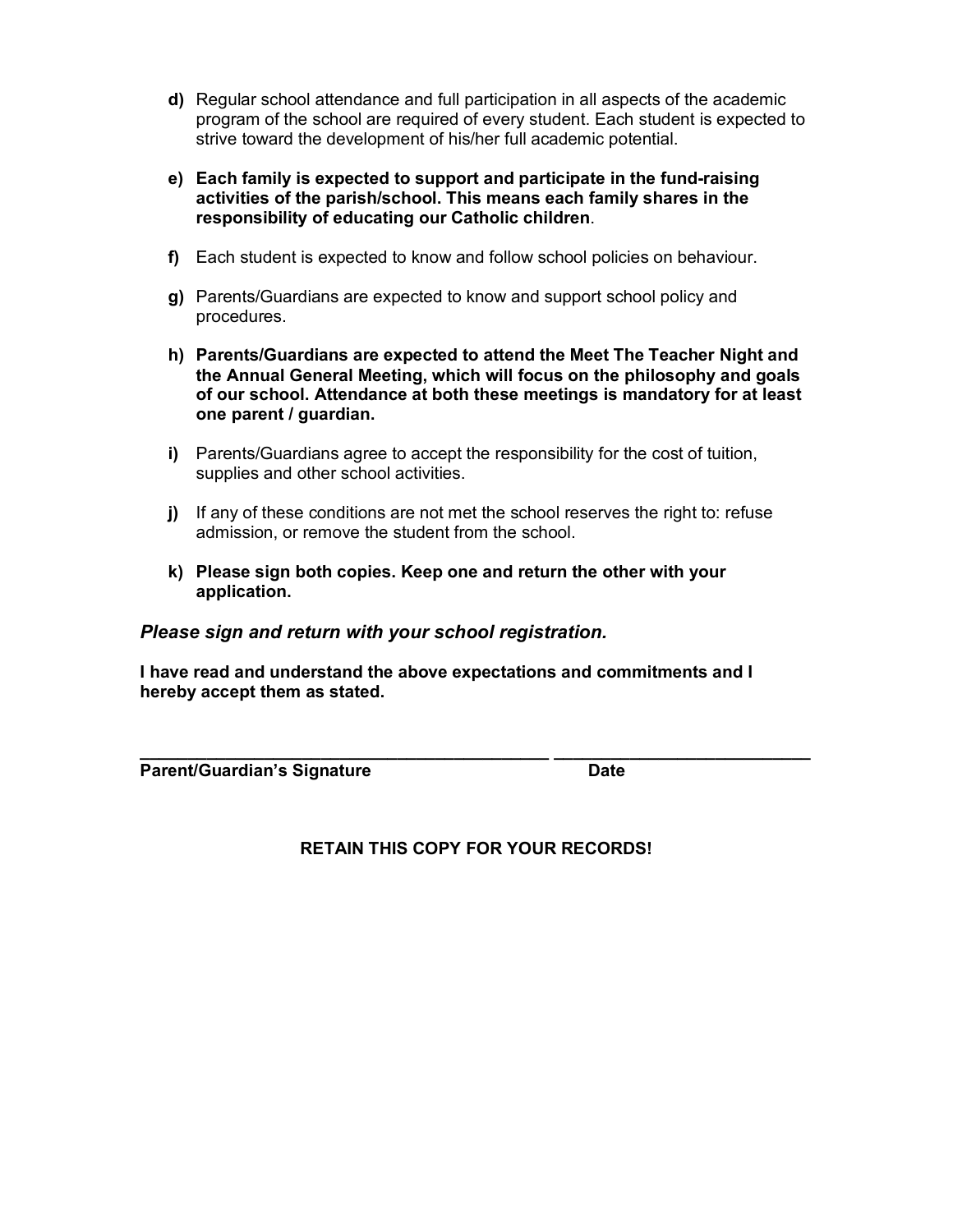## Saint Edmund's Elementary School



535 Mahon Avenue ▪ North Vancouver ▪ B C V7M 2R7▪ Tel: (604) 988-7364 ▪ Fax (604) 988-7350

\_\_\_\_\_\_\_\_\_\_\_\_\_\_\_\_\_\_\_\_\_\_\_\_\_\_\_\_\_\_\_\_\_\_\_\_\_\_\_\_\_\_\_\_\_\_\_\_\_\_\_\_\_\_\_\_\_\_\_\_\_\_\_\_\_\_\_\_\_\_\_\_\_\_\_\_\_\_\_\_

| Please   | <b>REQUIRED FORMS / DOCUMENTS</b>                   |                                          |  |  |  |  |
|----------|-----------------------------------------------------|------------------------------------------|--|--|--|--|
| check if | for INTERNATIONAL STUDENTS                          |                                          |  |  |  |  |
| included | (Please make sure you complete and sign all forms.) |                                          |  |  |  |  |
|          | 1. Application Form                                 | Make sure all required information is    |  |  |  |  |
|          |                                                     | correct and complete                     |  |  |  |  |
|          | 2. Documents                                        | Original Documents must be presented.    |  |  |  |  |
|          | Recent Report Card / Transcript                     | We will make copies of originals.        |  |  |  |  |
|          | (must be translated)                                |                                          |  |  |  |  |
|          | <b>Birth Certificate</b>                            |                                          |  |  |  |  |
|          | Passport                                            |                                          |  |  |  |  |
|          | Baptismal Certificate (if                           |                                          |  |  |  |  |
|          | applicable)                                         |                                          |  |  |  |  |
|          | <b>Immunization Record</b><br>П                     |                                          |  |  |  |  |
|          | Proof of Medical Insurance                          |                                          |  |  |  |  |
|          | enrollment                                          |                                          |  |  |  |  |
|          | Visa Documents (if available)                       |                                          |  |  |  |  |
|          | 3. Family Statement of Commitment                   | Please keep one copy on file             |  |  |  |  |
|          | Form (Both Copies)                                  |                                          |  |  |  |  |
|          | 4. Parental / Custodianship Form                    | Please include documentation for         |  |  |  |  |
|          |                                                     | Custodianship if the child is not living |  |  |  |  |
|          |                                                     | with a parent                            |  |  |  |  |

| Please   | <b>SCHEDULE OF FEES</b>                                             |                                         |                                 |  |  |  |  |  |
|----------|---------------------------------------------------------------------|-----------------------------------------|---------------------------------|--|--|--|--|--|
| check if | (All cheques are payable to St. Edmund's School)                    |                                         |                                 |  |  |  |  |  |
| included | Please include the full name & grade of the student on each cheque. |                                         |                                 |  |  |  |  |  |
|          | FEE                                                                 | <b>DATE OF CHEQUES</b><br><b>AMOUNT</b> |                                 |  |  |  |  |  |
|          | 1. Application Fee                                                  | \$120 per child                         | Cheque dated on day of          |  |  |  |  |  |
|          | This is non-refundable                                              |                                         | submission of application       |  |  |  |  |  |
|          | 2. Tuition Fee                                                      | \$1500 per month                        | Full balance payable by Sept. 1 |  |  |  |  |  |
|          |                                                                     |                                         | or before first day of          |  |  |  |  |  |
|          |                                                                     |                                         | attendance.                     |  |  |  |  |  |
|          | 3. Activity fee (per child)                                         | \$135 Kinder- Gr. 3                     | Full balance payable by Sept. 1 |  |  |  |  |  |
|          |                                                                     | \$150 Gr. $4 - Gr. 7$                   | or before first day of          |  |  |  |  |  |
|          | attendance.                                                         |                                         |                                 |  |  |  |  |  |
|          | 4. Outdoor Education                                                | $$450.00 - $500.00 - Gr. 7$             |                                 |  |  |  |  |  |

| <b>NOTES:</b> (for office use) |           |       |
|--------------------------------|-----------|-------|
| Forms received by:             | Initials: | Date: |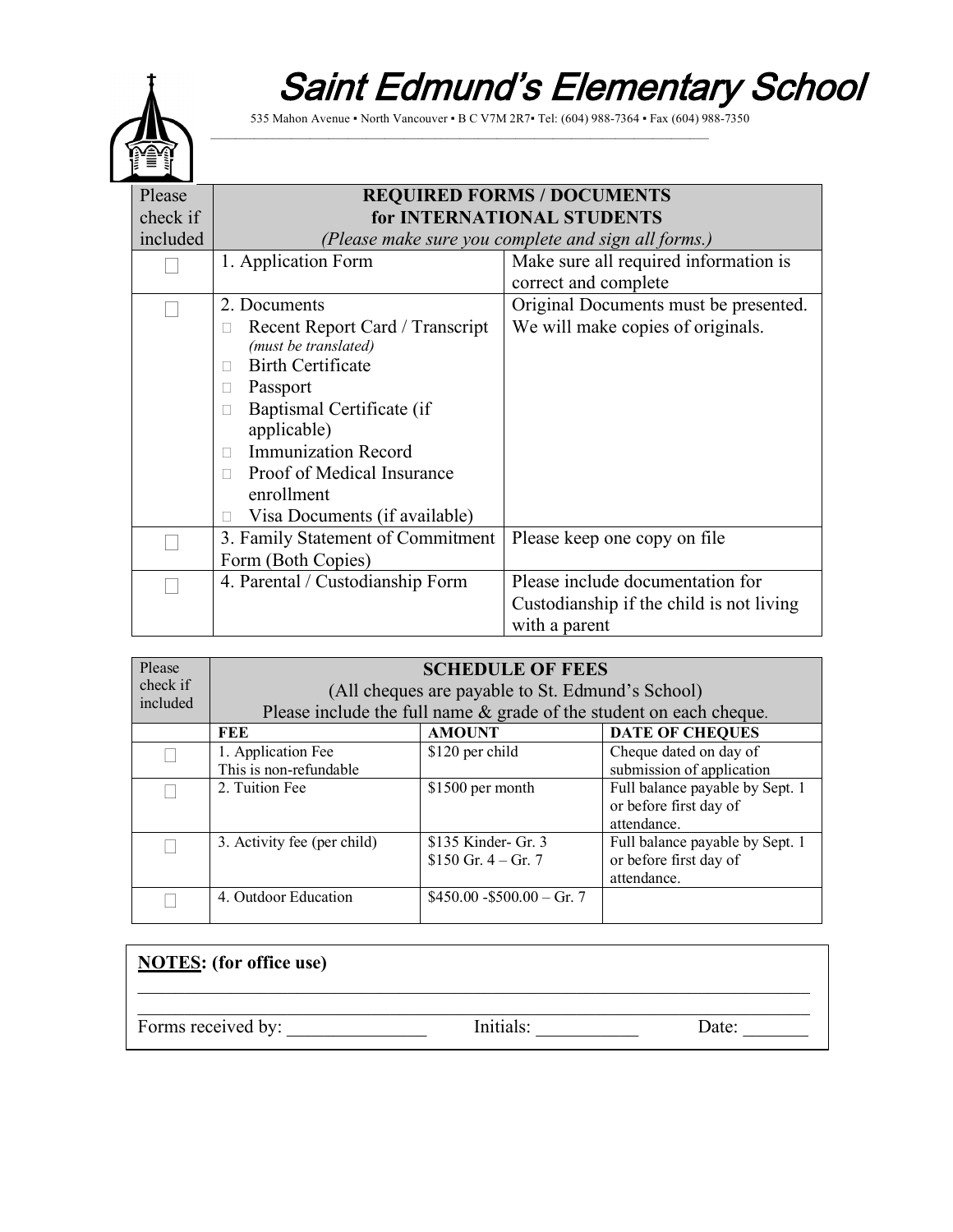

#### **St. Edmund's ELEMENTARY SCHOOL**

535 Mahon Ave, North Vancouver, British Columbia V7M 2R7 Tel (604) 988-7364 • Fax: (604) 988-7350

#### **The Collection, Use, Storage and Release of Personal Information**

Safeguarding your confidentiality and protecting your personal information is a fundamental concern for St. Edmund's Elementary. The School is committed to meeting or exceeding the privacy standards established by the BC Personal Information and Protection Act governing the collection, use, disclosure and storage of personal information.

To ensure you are informed we have developed the following form. *Please initial on the line beside each statement and sign the bottom of the page.* 

#### Student Personal Information

| initial | I consent to having St. Edmund's Elementary collect personal information that may<br>include student identification information, birth certificate, legal guardianship, court orders<br>if applicable, parents' work numbers and e-mail address, behavioural, academic and<br>health information, most recent report card, emergency contact name and number,<br>doctor's and dentists' names and numbers, health insurance number and any similar<br>information needed for registration. This information is required in order to apply for<br>registration for your child at this school and to assist the school in making an informed<br>decision regarding acceptance. It will also allow the school to respond immediately to<br>an emergency. For more information, the privacy manager for St. Edmund's is the<br>Principal of the school who may be reached at 604.988.7364. |
|---------|----------------------------------------------------------------------------------------------------------------------------------------------------------------------------------------------------------------------------------------------------------------------------------------------------------------------------------------------------------------------------------------------------------------------------------------------------------------------------------------------------------------------------------------------------------------------------------------------------------------------------------------------------------------------------------------------------------------------------------------------------------------------------------------------------------------------------------------------------------------------------------------|
| initial | I consent to having photographs and work samples of my child(ren) used by<br>St. Edmund's School in a yearbook and newsletters. I also consent to having my<br>children's pictures on our school social media sites and other promotional material (names<br>will not be attached to pictures).                                                                                                                                                                                                                                                                                                                                                                                                                                                                                                                                                                                        |
| initial | I consent to having my home phone number and child's name given to Provincial<br>organizations that work with the school system, such as Vancouver Coastal Health.                                                                                                                                                                                                                                                                                                                                                                                                                                                                                                                                                                                                                                                                                                                     |
| initial | I consent to the use of my mobile or home phone numbers, and an email address<br>to be included in the School Student Directory for contact purposes.                                                                                                                                                                                                                                                                                                                                                                                                                                                                                                                                                                                                                                                                                                                                  |
|         | I consent to have my child use different educational apps, including Google Apps for Education.                                                                                                                                                                                                                                                                                                                                                                                                                                                                                                                                                                                                                                                                                                                                                                                        |
| initial |                                                                                                                                                                                                                                                                                                                                                                                                                                                                                                                                                                                                                                                                                                                                                                                                                                                                                        |
| initial | I acknowledge that my vehicle insurance information and driving record are required by the school to<br>protect against third-party liability claims in case of an accident, should I use my vehicle to drive for the<br>school. I understand that this information will only be released in the event of an accident.                                                                                                                                                                                                                                                                                                                                                                                                                                                                                                                                                                 |

#### **Parent Personal Information**

St. Edmund's School acknowledges that there will be no disclosure of personal information to unauthorized personnel or third parties who are not directly involved in school management or the care, supervision and instruction of your child(ren) at this school, unless written authorization from a parent or legal guardian is provided to the school. The school will store all electronic and hard copy parent and student personal information securely.

| Parent Name      |                                  |                     |  |
|------------------|----------------------------------|---------------------|--|
| Parent Signature |                                  | Date                |  |
| Signature:       | DSilva<br><b>Privacy Manager</b> | Phone: 604-988-7364 |  |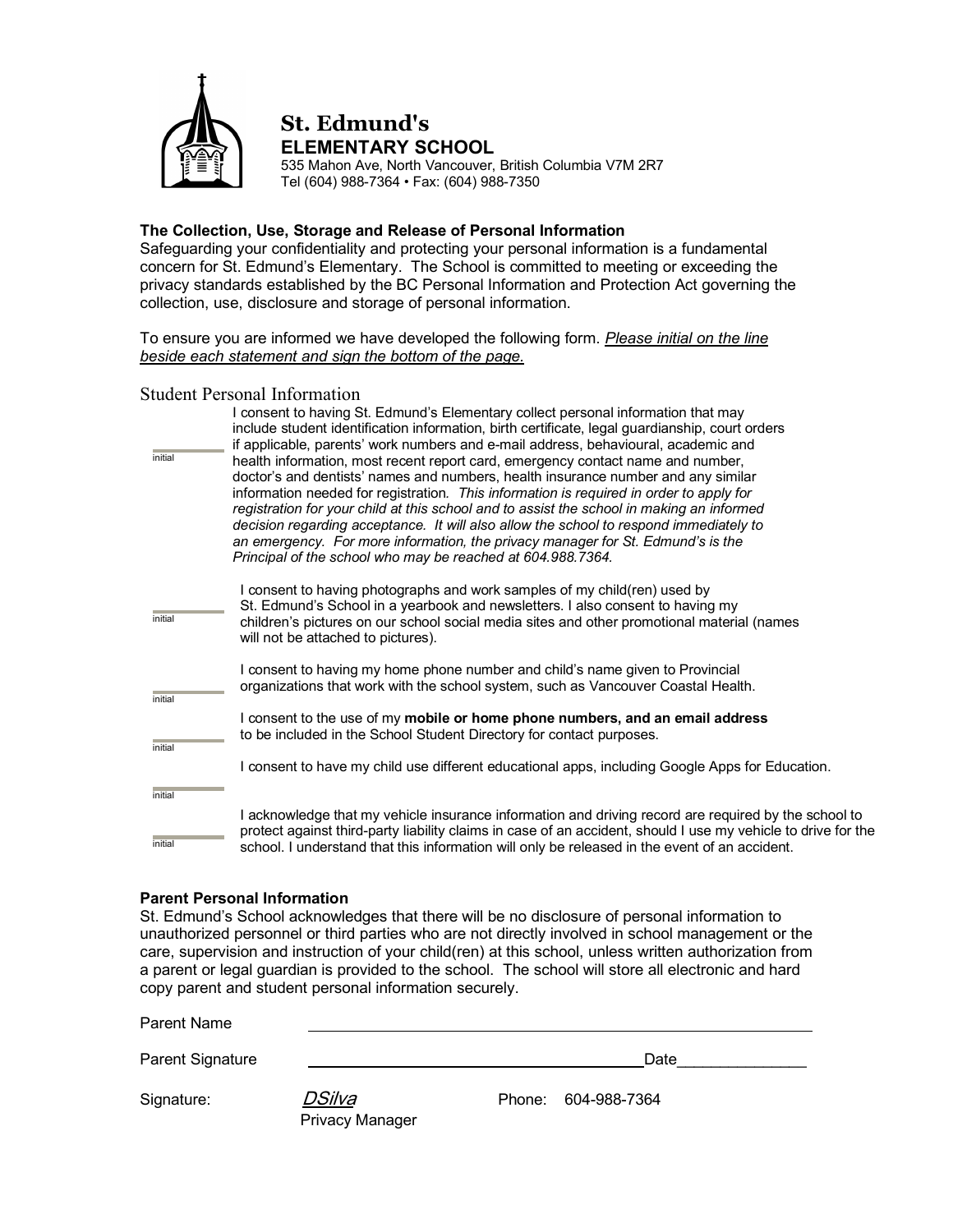#### **MEDICAL ALERT FORM (FORM 7 OF 9)**

| <b>Student Emergency Response Plan (to be completed annually)</b> |                                       |             |  |                                   |                   |                  |
|-------------------------------------------------------------------|---------------------------------------|-------------|--|-----------------------------------|-------------------|------------------|
| A. To be completed by the parent/guardian                         |                                       |             |  |                                   |                   |                  |
| Student Name (Last name, First<br>name)                           |                                       | DOB (D/M/Y) |  | Gender<br>$M$ F                   | Personal Health # |                  |
| Address                                                           |                                       |             |  | City/Province                     | Postal Code       |                  |
| Student Home phone #                                              | MedicAlert<br>ID:<br><b>YES</b><br>NO |             |  | Teacher<br>Grade<br>Classroom $#$ |                   |                  |
| Name of Father                                                    |                                       |             |  | Home Phone #                      |                   | Business Phone # |
| Name of Mother                                                    |                                       |             |  | Home Phone #                      |                   | Business Phone # |
| Name of Guardian                                                  |                                       |             |  | Home Phone #                      |                   | Business Phone # |
| <b>Emergency Contact Person</b><br>to student                     |                                       |             |  | Relationship                      |                   | Phone #          |
| <b>Alternate Contact Person</b><br>student                        |                                       |             |  | Relationship to<br>Phone #        |                   |                  |
| <b>B.</b> To be completed by physician                            |                                       |             |  |                                   |                   |                  |
| Allergy Description<br>Food:                                      |                                       |             |  |                                   |                   |                  |
| Insect:                                                           |                                       |             |  |                                   |                   |                  |
| Other:                                                            |                                       |             |  |                                   |                   |                  |
|                                                                   |                                       |             |  |                                   |                   |                  |
|                                                                   |                                       |             |  |                                   |                   |                  |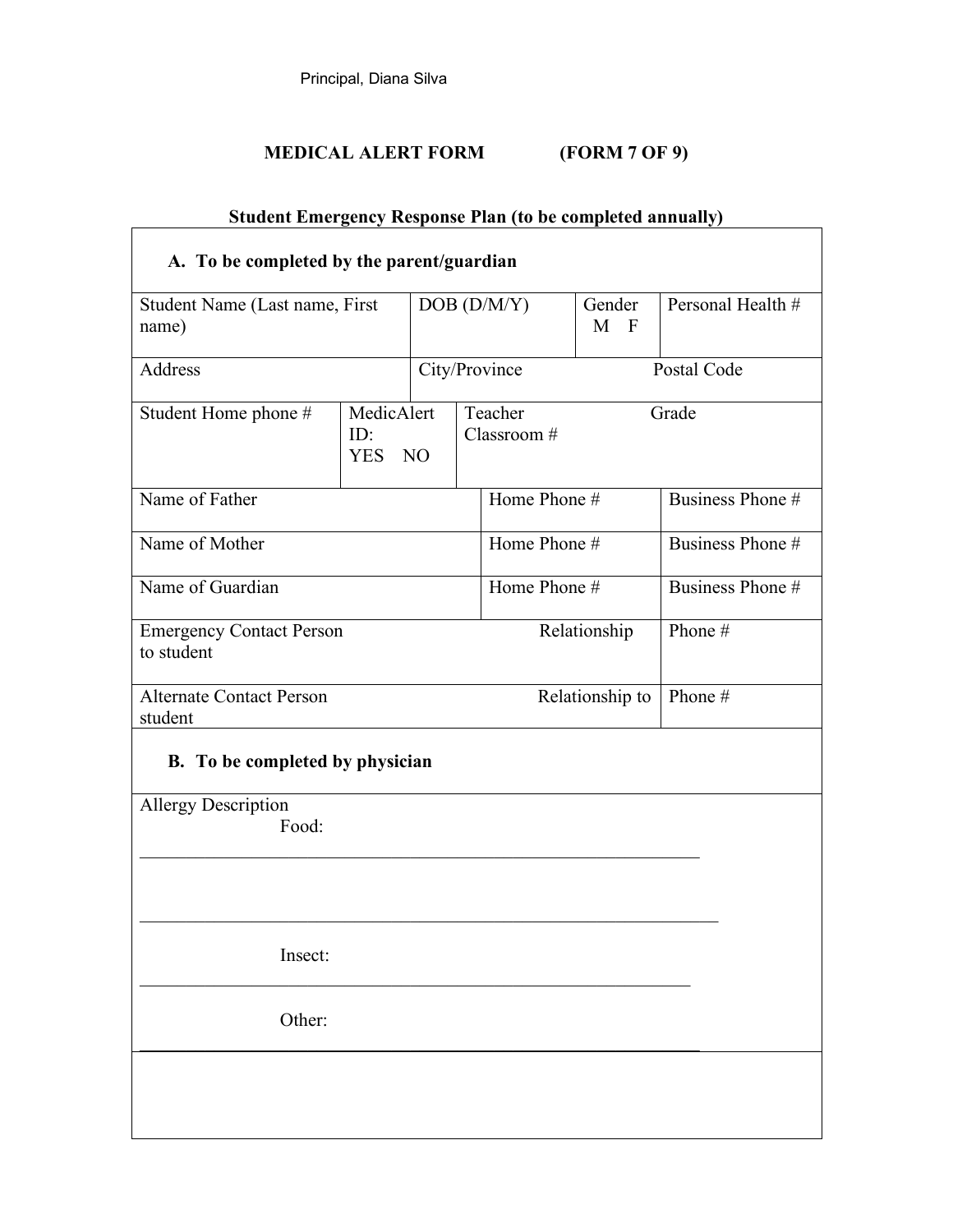| Symptoms to watch for (please check):                                                               |         |  |  |  |  |
|-----------------------------------------------------------------------------------------------------|---------|--|--|--|--|
| □ Itchy eyes, nose, face, body                                                                      |         |  |  |  |  |
| □ Flushing/redness/warmth of face and body                                                          |         |  |  |  |  |
| $\Box$ Swelling of eyes, face, lips, tongue and throat (throat tightness), trouble                  |         |  |  |  |  |
| swallowing<br>Nasal congestion or hay fever-like symptoms (runny itchy nose, watery eyes,<br>$\Box$ |         |  |  |  |  |
| sneezing, cough, hoarse voice, inability to breathe)                                                |         |  |  |  |  |
| Hives/rash<br>П.                                                                                    |         |  |  |  |  |
| □ Headache, nausea, pain/cramps, vomiting, diarrhoea, uterine cramps in females                     |         |  |  |  |  |
| $\Box$ Wheezing, shortness of breath, chest pain/tightness                                          |         |  |  |  |  |
| $\Box$ Anxiety, feeling of foreboding, fear and apprehension                                        |         |  |  |  |  |
| □ Weakness and dizziness/light-headedness, pale blue colour, weak pulse, shock                      |         |  |  |  |  |
| $\Box$ Loss of consciousness, coma                                                                  |         |  |  |  |  |
| $\Box$ Other                                                                                        |         |  |  |  |  |
| $\Box$<br>П                                                                                         |         |  |  |  |  |
|                                                                                                     |         |  |  |  |  |
| Name of medication:                                                                                 |         |  |  |  |  |
| <b>Expiry Date:</b>                                                                                 |         |  |  |  |  |
| □ EpiPen auto-injector                                                                              |         |  |  |  |  |
| D Other 2008                                                                                        |         |  |  |  |  |
| П                                                                                                   |         |  |  |  |  |
| Reason for medication:                                                                              |         |  |  |  |  |
|                                                                                                     |         |  |  |  |  |
|                                                                                                     |         |  |  |  |  |
| Method of Administration (dosage, time of administration)                                           |         |  |  |  |  |
|                                                                                                     |         |  |  |  |  |
| Self-administered? Y / N                                                                            |         |  |  |  |  |
| Additional instructions:                                                                            |         |  |  |  |  |
|                                                                                                     |         |  |  |  |  |
| What is the impact of a missed dose?                                                                |         |  |  |  |  |
|                                                                                                     |         |  |  |  |  |
|                                                                                                     | Phone # |  |  |  |  |
|                                                                                                     |         |  |  |  |  |
|                                                                                                     |         |  |  |  |  |
|                                                                                                     |         |  |  |  |  |
| Name of Physician (print)<br>Signature of physician                                                 |         |  |  |  |  |
| Date                                                                                                |         |  |  |  |  |
|                                                                                                     |         |  |  |  |  |
|                                                                                                     |         |  |  |  |  |
|                                                                                                     |         |  |  |  |  |
|                                                                                                     |         |  |  |  |  |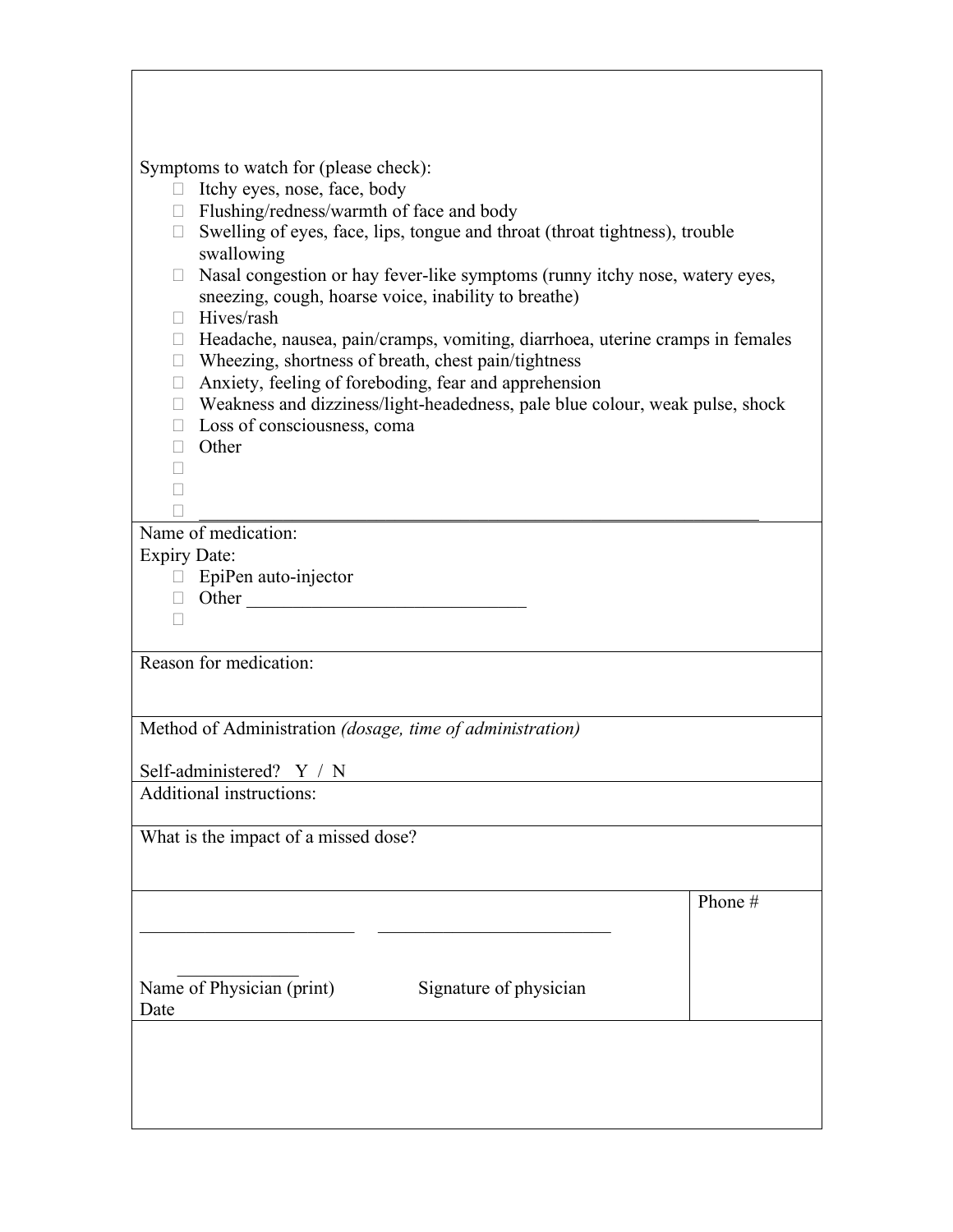#### **To be completed by the parent/guardian**

- 1. I am aware of the CISVA's policy and the school's plan on treating students with a known risk of anaphylaxis/life threatening allergies
- 2. I agree that the above information is correct

 $\mathcal{L}_\mathcal{L}$  , which is a set of the set of the set of the set of the set of the set of the set of the set of the set of the set of the set of the set of the set of the set of the set of the set of the set of the set of

- 3. If changes occur I will contact the school and provide revised instructions
- 4. I agree that if medication is required, I will supply it to the school in the original container with my child's name and the pharmacist's directions for use, including dosage
- 5. I am aware that no medication will be administered until this form is completed and returned
- 6. I am aware that the Public Health Nurse for the school will be informed of my child's condition and medication and that the nurse may contact me as necessary
- 7. I am aware that staff working with my child need to know of my child's condition and of the medication required
- 8. I am aware I am required to update this information each September.

 **I authorize and request the administration of the above medication by the school and its employees.** 

Signature of parent/guardian Date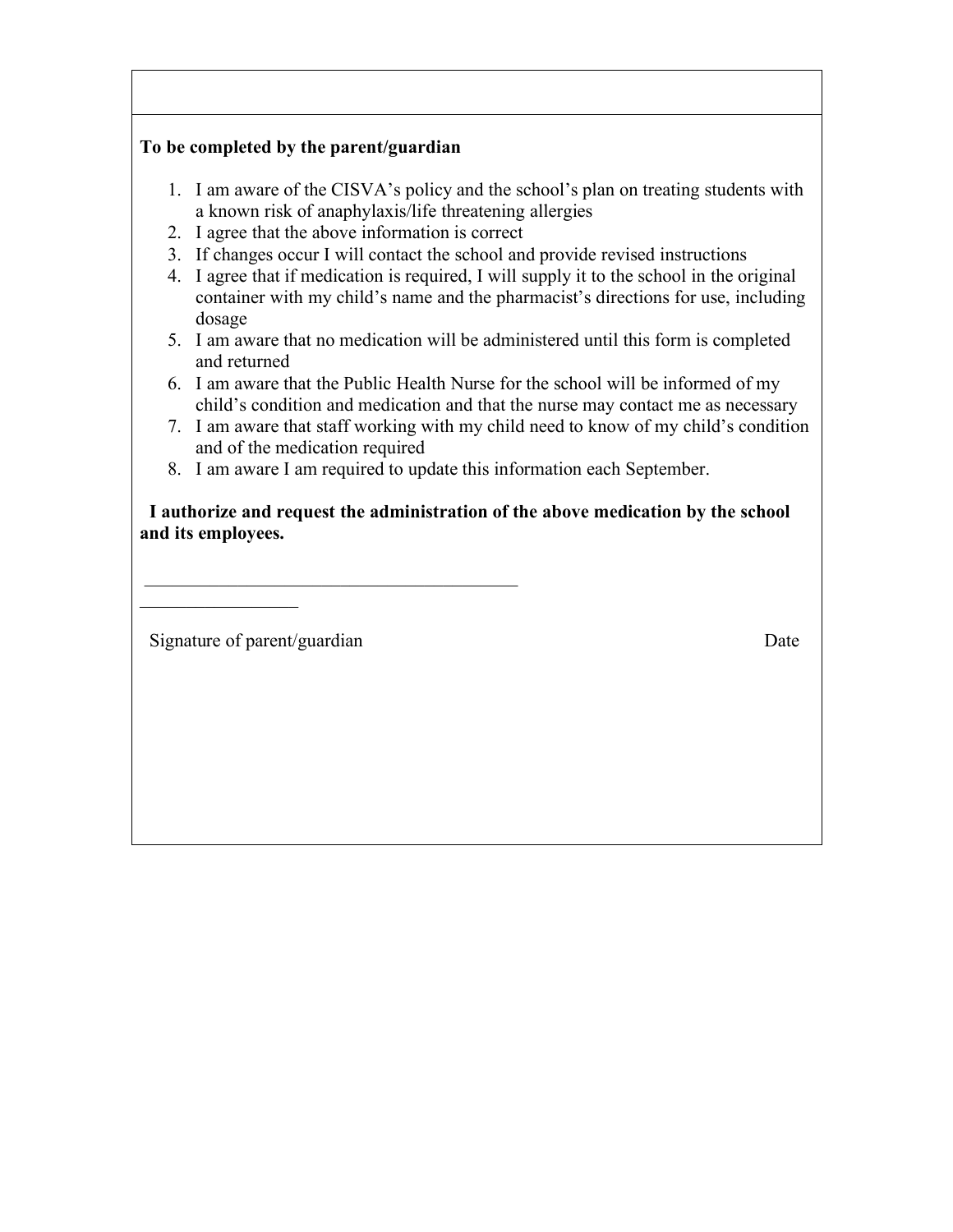| <b>St. Edmund's</b><br>$($ of 9 $)$<br><b>ELEMENTARY SCHOOL</b><br>535 Mahon Ave, North Vancouver, British Columbia V7M 2R7<br>Tel (604) 988-7364 · Fax: (604) 988-7350 |                          |                                                 | FORM #6a              |                                                                                                                                                                                          |  |
|-------------------------------------------------------------------------------------------------------------------------------------------------------------------------|--------------------------|-------------------------------------------------|-----------------------|------------------------------------------------------------------------------------------------------------------------------------------------------------------------------------------|--|
|                                                                                                                                                                         |                          |                                                 |                       |                                                                                                                                                                                          |  |
|                                                                                                                                                                         |                          |                                                 |                       |                                                                                                                                                                                          |  |
|                                                                                                                                                                         | <b>SECURE PHOTO HERE</b> |                                                 |                       |                                                                                                                                                                                          |  |
|                                                                                                                                                                         |                          | Siblings in this school:<br>Name                |                       | Teacher                                                                                                                                                                                  |  |
|                                                                                                                                                                         |                          |                                                 |                       |                                                                                                                                                                                          |  |
| <b>FAMILY NAME</b>                                                                                                                                                      |                          |                                                 |                       |                                                                                                                                                                                          |  |
|                                                                                                                                                                         |                          |                                                 |                       |                                                                                                                                                                                          |  |
| <b>First Name</b>                                                                                                                                                       |                          |                                                 |                       |                                                                                                                                                                                          |  |
|                                                                                                                                                                         |                          | STUDENT EMERGENCY IDENTIFICATION FORM (2022-23) |                       |                                                                                                                                                                                          |  |
| MEDICAL ALERT ________________(use red dot)                                                                                                                             |                          |                                                 |                       |                                                                                                                                                                                          |  |
|                                                                                                                                                                         |                          |                                                 |                       | Health Card # ___________________________Doctor: ________________________________<br>List any conditions, severe allergies, medication information or any instructions (continue on back |  |
|                                                                                                                                                                         |                          |                                                 |                       |                                                                                                                                                                                          |  |
| if necessary)                                                                                                                                                           |                          |                                                 |                       |                                                                                                                                                                                          |  |
|                                                                                                                                                                         |                          |                                                 |                       |                                                                                                                                                                                          |  |
|                                                                                                                                                                         |                          |                                                 |                       |                                                                                                                                                                                          |  |
| <b>PARENTS (or guardians)</b><br><b>MOTHER'S</b>                                                                                                                        |                          |                                                 | <b>FATHER'S NAME:</b> |                                                                                                                                                                                          |  |
| NAME:                                                                                                                                                                   |                          |                                                 |                       |                                                                                                                                                                                          |  |
| ADDRESS:                                                                                                                                                                |                          |                                                 | ADDRESS:              |                                                                                                                                                                                          |  |
|                                                                                                                                                                         |                          |                                                 | HOME PHONE #          |                                                                                                                                                                                          |  |
| HOME PHONE #                                                                                                                                                            |                          |                                                 |                       |                                                                                                                                                                                          |  |
| <b>WORK PHONE #</b>                                                                                                                                                     |                          |                                                 | <b>WORK PHONE #</b>   |                                                                                                                                                                                          |  |
| <b>EMPLOYER:</b>                                                                                                                                                        |                          |                                                 | <b>EMPLOYER:</b>      |                                                                                                                                                                                          |  |
| <b>WORK</b>                                                                                                                                                             |                          |                                                 |                       |                                                                                                                                                                                          |  |
| <b>ADDRESS:</b>                                                                                                                                                         |                          | <b>WORK</b><br><b>ADDRESS:</b>                  |                       |                                                                                                                                                                                          |  |
| DAYS/HOURS AT WORK:                                                                                                                                                     |                          |                                                 | DAYS/HOURS AT WORK:   |                                                                                                                                                                                          |  |
|                                                                                                                                                                         |                          |                                                 |                       |                                                                                                                                                                                          |  |
| ALTERNATE GUARDIAN<br><b>NAME</b>                                                                                                                                       |                          | <b>SIGNATURE</b>                                |                       | PHONE#                                                                                                                                                                                   |  |
|                                                                                                                                                                         |                          |                                                 |                       |                                                                                                                                                                                          |  |
|                                                                                                                                                                         |                          |                                                 |                       |                                                                                                                                                                                          |  |
|                                                                                                                                                                         |                          |                                                 |                       |                                                                                                                                                                                          |  |
| OUT OF PROVINCE CONTACT                                                                                                                                                 |                          |                                                 |                       |                                                                                                                                                                                          |  |
| <b>NAME</b>                                                                                                                                                             |                          | <b>CITY &amp; PROVINCE/STATE</b>                |                       | AREA CODE & PHONE #                                                                                                                                                                      |  |
|                                                                                                                                                                         |                          |                                                 |                       |                                                                                                                                                                                          |  |
|                                                                                                                                                                         |                          |                                                 |                       | I hereby outberize any of the above lieted elternete quardiane to piek up my obild from echool in                                                                                        |  |

I hereby authorize any of the above listed alternate guardians to pick up my child from school in the event of a controlled student release. I also authorize the school or persons caring for my child to use any of the above information, as necessary, in the event of an emergency.

| SIGNATURE: |          | SIGNATURE: |          | DATE: |
|------------|----------|------------|----------|-------|
|            | (Mother) |            | 'Father) |       |